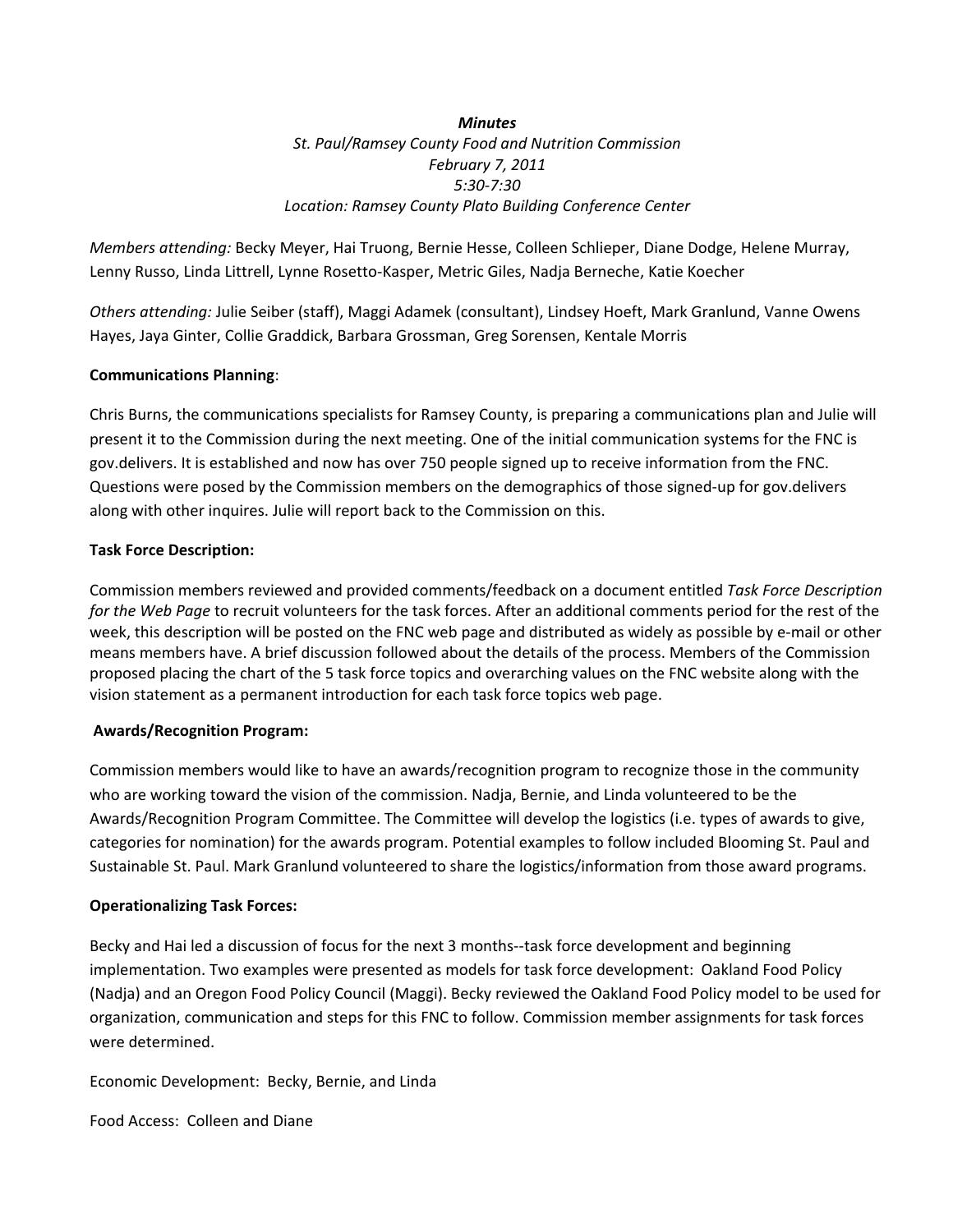Food Literacy: Katie, Lenny , and Lynne

Food Infrastructure: Hai (two new members to be appointed are invited to be a part of this task force)

Urban Agriculture: Helene, Metric, Nadja,

Discussion occurred during slides entitled *Case Study‐ Framework for "Recommended First Steps" and Our Task Force Work Plan.* Commission members discussed the need to tie work done in the past Food Policy report in the 1980s to current work. Suggestions by Commission members for task force development included:

- Having interns from Universities be involved as research assistant
	- o Searching through current literature to support FNC member recommendations
	- o Members thought finding interns was a possibility
- Questioned how each task force would be run
	- o Will there be common steps done at all 5 task forces?
	- o Should the task forces begin with an overview of focus every meeting?
	- o Suggested creating a handout for audience to give as an introduction to the task force
	- o Provide steps to follow for each task force to keep uniform

Other items of discussion on task force development:

- Guidelines will be provided for Commission members on how to run the task forces
- Logistics, such as location sites for meetings, establishing note takers, facilitators, and dates/times of task forces will be planned prior to the meetings
- Commission members would like some type of on‐line communication for the task forces to have "discussion" and share documents as they move forward
- Jaya Ginter, RCPH intern, will be provided potential dates/times of task force meetings and keep a master copy for all (email address: jaya.ginter@co.ramsey.mn.us)
- Potential to develop a survey of the public in order to understand the impact of various topics, to be used in discussion and data collection in task forces
- Questioned how to draw community experts, public people into the task forces when they have already "been there, done that"
- Must remember task force recommendations must be inclusive, specific, concrete, and focused

Becky and Hai explained they would put the above mentioned concerns and questions into the training module of "how to run a task force." Julie was able to provide insight from previous work with task force development for the Active Living Ramsey Communities (ALRC). She said the ALRC determined the experts and conducted some individual interviews when needed. Maggie provided example of how Home Grown task forces developed. Large group meetings were held for community engagement. Attendees could move around to more than one task force at large meetings. The model was a lateral approach. Maggie suggested the FNC have a large meeting in late March/early April and one in June.

Concerns posed by Commission members on task force development:

 Must develop the scope of task forces from the beginning, inform people of the context in which each group can work and manage expectations